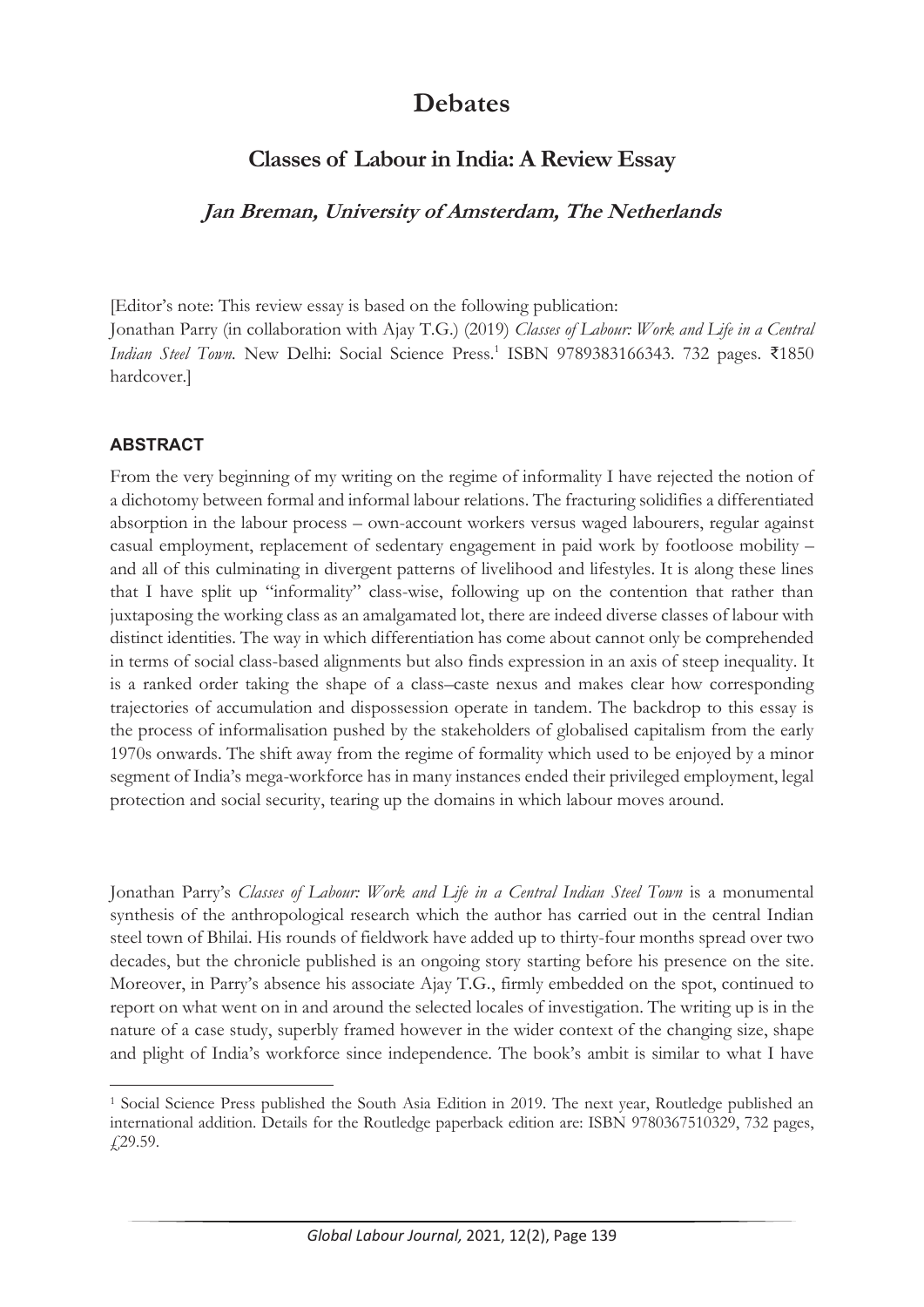focused on for a major part of my academic work – to understand in India's transition from a peasant to a post-peasant economic, social and political order the vicissitudes of people dependent for livelihood on the sale of their labour power. While our findings have much in common, we hold different views on how to validate and come to terms with them. My suggestion is that this contrast in perception and perspective stems from our opposite points of entry doing fieldwork – in short, a top-down versus a bottom-up approach.

Before elaborating on the implied divergence of how to make sense of the multi-layered landscape of labour, I would like to express my appreciation for the magnificent account Jonathan Parry has produced on the postcolonial fate of India's working classes. In the first place, I want to highlight the impressively detailed ethnographic narrative which brings us, without any statistical tabulation or graphs at all, close to the facts, fads and fancies of the people portrayed. Gaining access to the steel mill and its shopfloor enabled the investigators to collect a comprehensive set of data on the labour process and its stakeholders as well as documenting when, why and how major changes came about in the strength and composition of the plant's workforce over time. Their findings are an important contribution to the sociology and history of industrial labour in the country. But the research conducted did not remain restricted to participant observation at the site of work; it was extended to the township which became the abode of Bhilai's employees and their households. Zooming in on this residential zone resulted not only in information on the housing facility made available but also allowed for probing into family life and gender relations, childhood and growing up, the role of kinship and getting married, the stages passed through from youth to old age. Insight into the phasing of livelihood in upward or downward mobility was gained by tracing informants in their intergenerational reproduction. All these telling features could be put on record by backing up anthropological contemporaneity with a sense of historicity in the modus operandi. Still, this rich inventory is not more than half of the tableau presented.

The Bhilai enterprise was one of the first Public Sector Undertakings set up to pave the way out of poverty and backwardness. Stuck in stagnation under British domination, the transformation designed and executed by India's state-makers was supposed to follow the evolutionary path of development that took place in the North Atlantic Basin from the nineteenth century onwards. These European-American nations had in dynamic growth and modernity restructured themselves from agrarian-rural to industrial-urban economies and societies, a turnaround which resulted in progress and welfare all around. The steel mill was established as one of the temples of India's state-sponsored industrial future. Constructed in the mid-1950s, the plant started to operate with a workforce brought in from many parts of the subcontinent, a social mix "in which difference of caste, regional ethnicity and religion were, if not dissolved, at least dulled" (p. 26). Settlement of these outsiders in the simultaneously built middle-class housing colonies toned down their separated identities. Joint habitation in Company Town thus enhanced the idea of a melting pot.

Decent work in the plant and comfortable life in the township testified to emancipatory assertion. Crucial for this welcome prospect to materialise was the preferential treatment given to this vanguard of the awaited welfare state: a labour contract stipulating fair conditions of work, protection against adversity (failing health, old age or unwarranted dismissal), supplemented by social perks also shared by members of the workers' households. Expanding on a shallow body of labour rights introduced under colonial rule, the postcolonial state built up a public domain regulating in minute detail employment of its own personnel (officials, police, army) and extending this legislation to employees in public transport, communication, sanitation, health and education as well as to the industrial workforce in state-owned and managed modern enterprises. Job security and wages paid in this public sector of the economy would gradually spread to benefit the nation's workforce at large. It meant that, for the time being, the majority of unregulated labour remained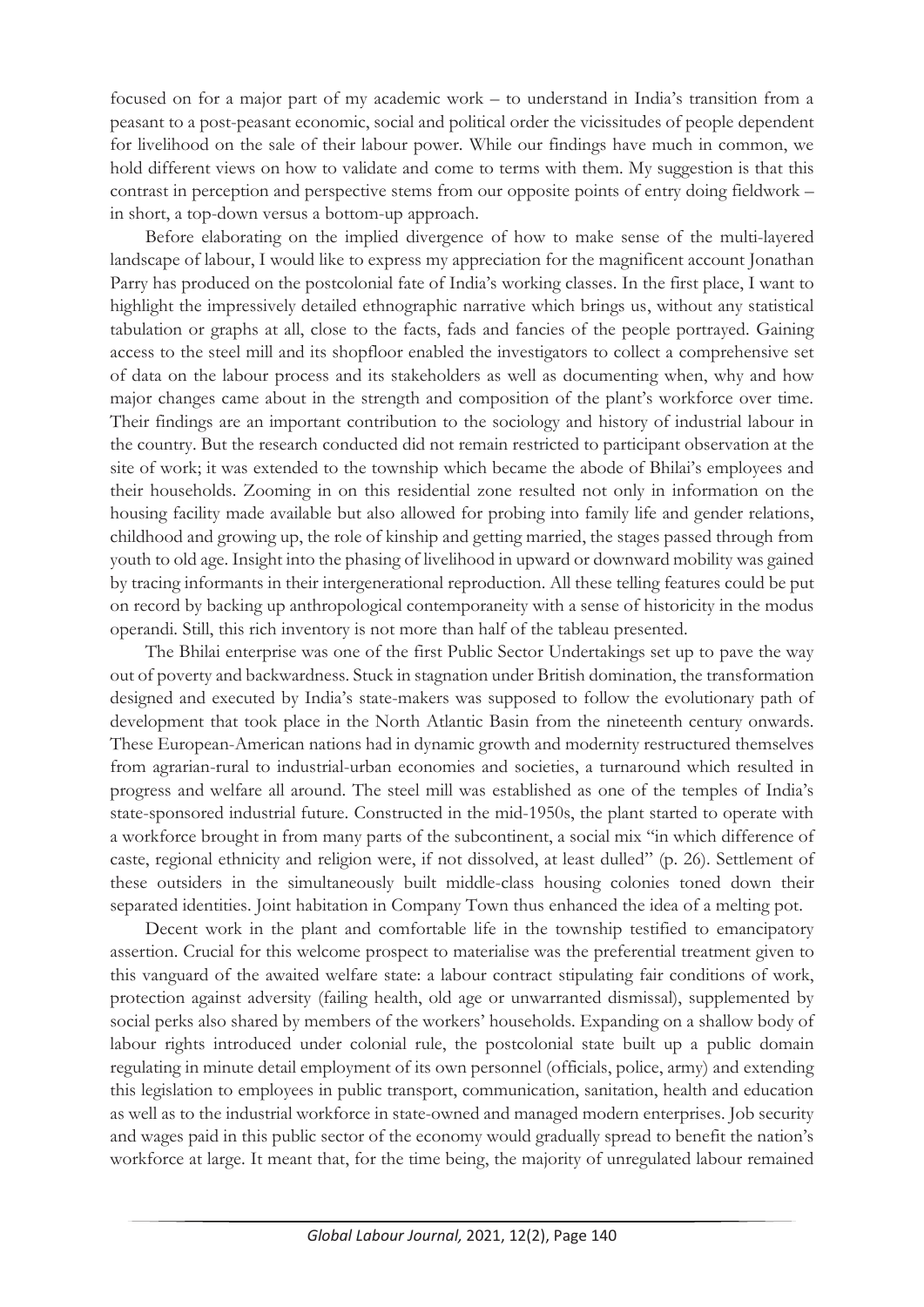dependent for livelihood on the basis of discrete and individualised arrangements of unspecified duration made between employer and employee. The imposition of limited legal leverage marked the watershed divide between what became labelled as formal and informal employment.

Parry located his first ten months' spell of fieldwork in 1993–1994 mainly in Bhilai's plant and Company Town, observing from close by the stable work and life rhythm of this labouring elite. But he was of course astutely aware of the sharply contrasting modes of informal engagement in the vast terrain beyond this enclave. Already then, but more so in subsequent rounds, he investigated a variety of these informal modes: workers in private sector industries, construction labour and gangs of migrants picked up at daily meeting points. He extended his gaze to their way of life in the slum colonies that sprang up around Bhilai where these men and women, adults and minors, found shelter, deprived from steady, regular employ and forced to make do with paltry and erratic pay. While painstakingly attesting to the huge diversity of employment modalities outside the Bhilai estate, Parry was also forced to register the dilution of formal employment over time, which changed the shape of the workforce within the plant. As production capacity steadily went up, management had started to replace part of its original core of permanent operators by much cheaper contract labour shorn of prerogatives that remained restricted to the earlier batches. In shopfloor-level management, the old-timers were tasked with supervision over the downgraded newcomers with whom they did not mingle socially, neither at work nor off work.

The broad canvass which Parry targeted enabled him to process the database collected with his collaborator in a masterly narrative, intertwined with sophisticated and nuanced analysis, taking on board also what other scholars and activists of labour had documented for the period covered. The timeline of reporting amounts to over sixty years, roughly from the mid-1950s onwards until the final site visits were made in 2014. The lengthy and comprehensive coverage explains why the study has resulted in a hefty volume of 700 very readable pages. The main thesis put forward is that although India's classes of labour fall into many grades and clusters which are spread over a wide range of variegated conditions and behaviours, this complexity should be essentialised as a dichotomy. It is the contradiction between those fortunate enough to have qualified for *naukri* (service jobs) and those toiling in *kam* (labouring chores). The binary follows from the distinction made between formal and informal employment. My review aims to critically address the dualistic model that Parry has proposed, and to expound upon it as too simplified.

I do indeed acknowledge that the working class on which Parry has focused a major part of his research constitutes a labour salariat, enjoying conditions of work and life which sets them apart from the multitudes outside the privileged enclave depicted as a citadel. The salaried beneficiaries elevated to decent and dignified employment and livelihood naturally want to see their gains consolidated and are anxious to guard against intrusion from outside the gates, afraid that sharing the precious spoils of étatist benevolence would inevitably end in the loss of their endowment. Teaming up in collective action, the steel plant's workforce in permanent and protected employment was able to achieve these objectives.

This strategy of promoting the interests of public sector labour was highly effective in that it produced very tangible gains – for BSP employees. What it did not do was provide other fragments of labour with sufficient leverage to ratchet up their wages. The result was the creation of an increasingly privileged labour elite, and an increasingly wide gulf between them and the rest of 'the working class' (p. 279).

Keeping watch over the interests of its members, the Congress trade union – recognised as representative and considered "reasonable" by the management – has contributed to the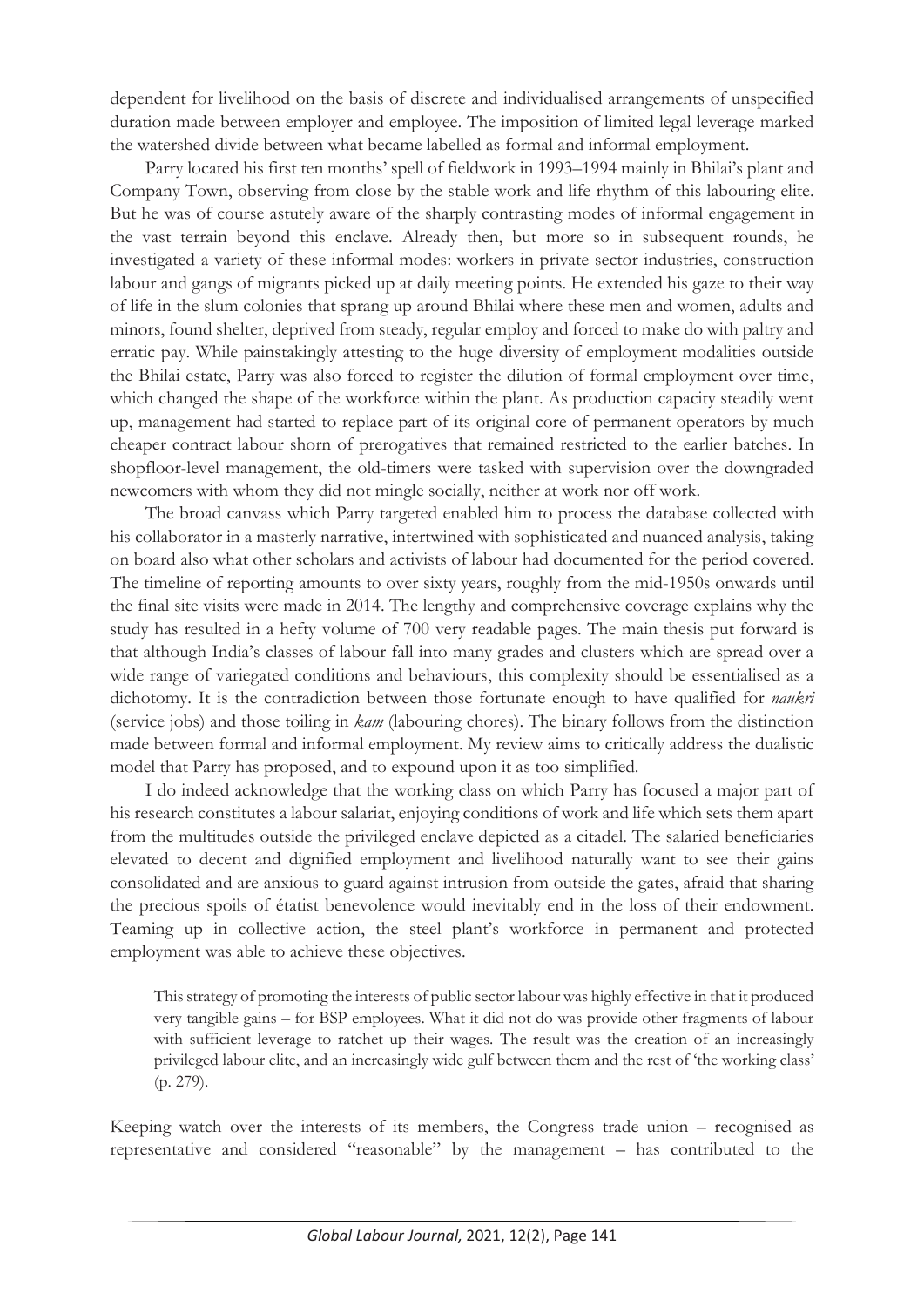maintenance of industrial peace for which the Bhilai undertaking is well-known. Even while many attempts have been made to mobilise the proletarian masses who are refused access to the citadel of labour in the public economy, this valiant effort to bring about bargaining power where it is missing usually tends to get either blocked or sabotaged by both capital and government. The elimination of the union set up for contract workers in Bhilai's industrial estate and the assassination of its founder and leader Niyogi, a death he himself dramatically foretold, was a test case which Parry discusses from beginning to end.

Getting organised or not underscores the contradiction that exists between the aristocracy mobilised in togetherness while the working masses on the opposite pole of bifurcation remain embroiled in fragmentation. They fail to establish a common front and fight in orchestrated resistance against the dictates of employers and their agents. There are a few exceptions such as the Self-Employed Women's Association (SEWA), which started in Ahmedabad half a century ago to organise female street and home-based workers throughout the country. With impressive vigour, more than a million members all over the country have been unionised, but SEWA's agenda mainly addresses the state, by and large avoiding direct confrontation with capital and its owners (Breman, 2020b). Conceding more implicitly than explicitly that India's workforce is subjected to the vagaries of predatory capitalism, Parry is wont to discuss exploitation as a relationship which prevails between the two classes of labour he has identified. Before stating my difference in opinion, I first have to point out his conceptualisation of class. Having posited that the contestation between labour and capital gets muted in Bhilai's public sector of employment, Parry opts for a definition of *social* class, expounding as Max Weber did on the distinct life chances and lifestyles discerned at the convoluted sites of his research. Nehru and his policy-makers tried to rein in the unbounded ploys of capitalism (as Bismarck had endeavoured to do in industrialising Germany). To suggest that this government intervention to provide piecemeal a modicum of legal protection and social security created "classes of labour" but in doing so reduced them to a duality, is in my view an overstatement which does not do justice to the diversified nature of waged work.

While the Marxist concept of class articulates the proletarianised engagement in the labour process, a broader definition of social class focuses on another feature as well – the mode of existence or life standard which splits up the workforce into multiple formations. Taking issue with Henry Bernstein's (2007: 6–7) phrasing of "classes of labour" as all those "who depend – directly or *indirectly* – on the sale of their labour power for their own daily reproduction" as unduly narrow, Parry zoomed in on the diversified nature of daily reproduction by investigating the differentiated livelihoods of the working class under his lens. During his multi-sited fieldwork, he investigated how their contrasting modes of existence are structured and passed on between generations. I am in agreement with Parry on the need to add, next to their labouring modality, the life standard dimension of the households under scrutiny as pivotal for highlighting the proletarian predicament and its changing gestalt over time. However, the debate on "classes of labour" is being waged far beyond the cleavage between the regimes of formality and informality. A much wider scope has been spelled out from various corners over the last decades (see Barbalet, 1982; Murphy, 1984 and Vester, 2003). Although of immediate relevance for our problematic, for the sake of brevity the much wider setting has to remain unexplored in this review essay.

My dissenting opinion with Parry is based on the anthropological fieldwork I have carried out in Gujarat, where soon after independence the large workforce engaged in the privatised textile industry dating back to the late colonial era was downsized by leaps and bounds (Breman, 2004). In Ahmedabad, reputed to be the Manchester of India, the mercantile capitalists who owned and operated fifty composite enterprises decided not to invest in new technology and to cut down on labour costs. The shift from mill production to flexible hire-and-fire in small-scale workshops,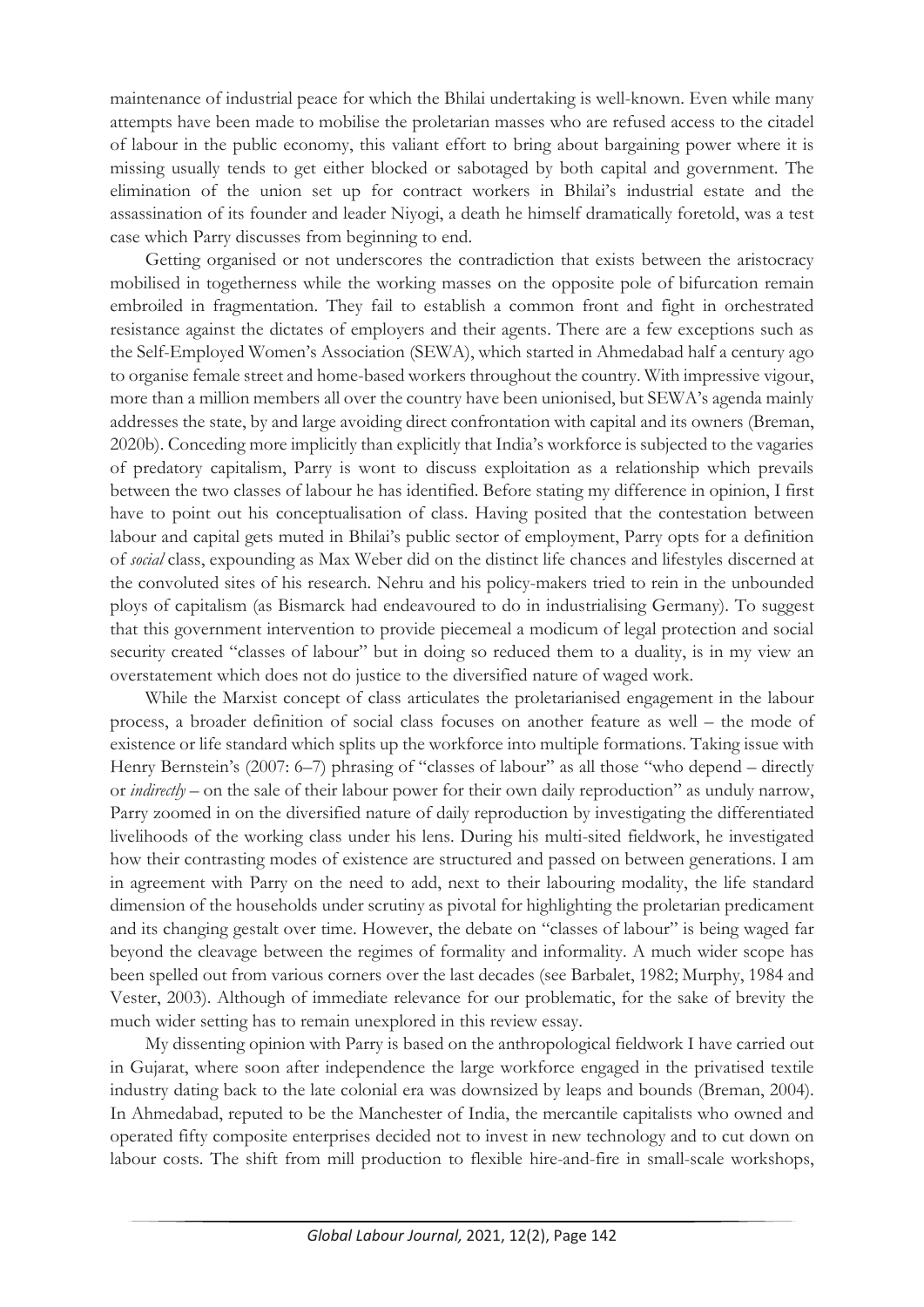mainly located in the booming city of Surat, took shape in a process of informalisation suggesting that casual and irregular modes of employment would not only stimulate GDP growth but also benefit the labouring poor. This switch was speeded up towards the end of the twentieth century by the onset of neo-liberalism in all branches of economic activity. Globalised capitalism, ferociously pushed through from the commanding heights, freed market forces from being held in check by government control. The dictate went together with a drastic dwindling in size of the public sector, as well as the dismantling of regulations and non-implementation of existing labour legislation.

When I emphasise how labour is exploited by capital instead of finding succour in stateprovided security and protection, it is on the basis of my empirical findings in Gujarat and not because I am driven by political expediency. Instead of being motivated by a preconceived ideological *parti-pris*, as Parry suggests (p. 55), I came to reject the labour aristocracy thesis when the industrial workforce in Ahmedabad lost its secure and protected position during the last decades of the twentieth century. Deprived overnight of the statutory labour laws, these mill operators were ruthlessly sent back to the realm of informality. The closure of such corporate textile enterprises elsewhere as well (Mumbai, Kanpur, Coimbatore) seems to make Parry's argument that regular employees of large-scale industries outside the public sector managed to find and retain a safe haven in the citadel implausible.

The often-repeated evidence of intra-class exploitation resorted to by a top segment of the proletariat is less telling than Parry claims. Such abusive appropriation of labour value is also widely practised between and within ranks of the unprivileged workforce. This is exemplified by the rich gains that jobbers make when they contract work gangs of male sugarcane harvesters and brickmakers, who in their turn do not shy away from forcing wives and children to join them in their abysmal and heavily underpaid toil. Rather than implying that such behaviour demarcates the divisive interests among the working classes, of pivotal significance are the livelihood strategies underlying them. In contrast to the labouring poor, prone to exploit their kindred as well as themselves to cope with bare survival and avoid further sinking down, those higher placed in the echelons of labour do so to move up in the class hierarchy, aspiring to move out of the proletariat altogether. Falling apart in upward or downward mobility, these opposite routes culminate in accumulation versus dispossession – on the higher end striving for embourgeoisement as against warding off destitution at the lower end. Large contingents of waged labourers can be found hovering somewhere between these adverse poles of engagement. My objective for bringing up this multi-level differentiation is to argue that labour is not split up in a two-class dichotomy but spreads out over a wider range of employment-cum-livelihood modalities.

In order to discuss my dissenting premise more elaborately, I need to foreground a second central thesis Parry has put forward. According to him class has overtaken caste (as well as other primordial loyalties) in the structuring of social identity. Such a reconfiguration of consciousness – though more as a class in itself than for itself – is also in my assessment amply and persuasively demonstrated for the elite which dominates habitation in the citadel. For sure, features of caste cohesiveness endure in rules of endogamy and patriarchy as well as in avoiding social (not sexual) interaction with a most denigrated section "beyond the pale". Nevertheless, "as an encompassing ideological framework the overall trend has been a weakening of its grip" (p. 23). But where are the walls of the citadel erected? Having been informed that Bhilai's plant and township are its prototypical heartland, we subsequently learn that instead of fixing its gateposts around public sector industries, the fault line is drawn "between *regular* employees in large organised sector units on which the law has some hold and workers without any real protection from it" (p. 48). The dichotomy which appeared so pertinent loses rigour when the lens is turned to the workforce in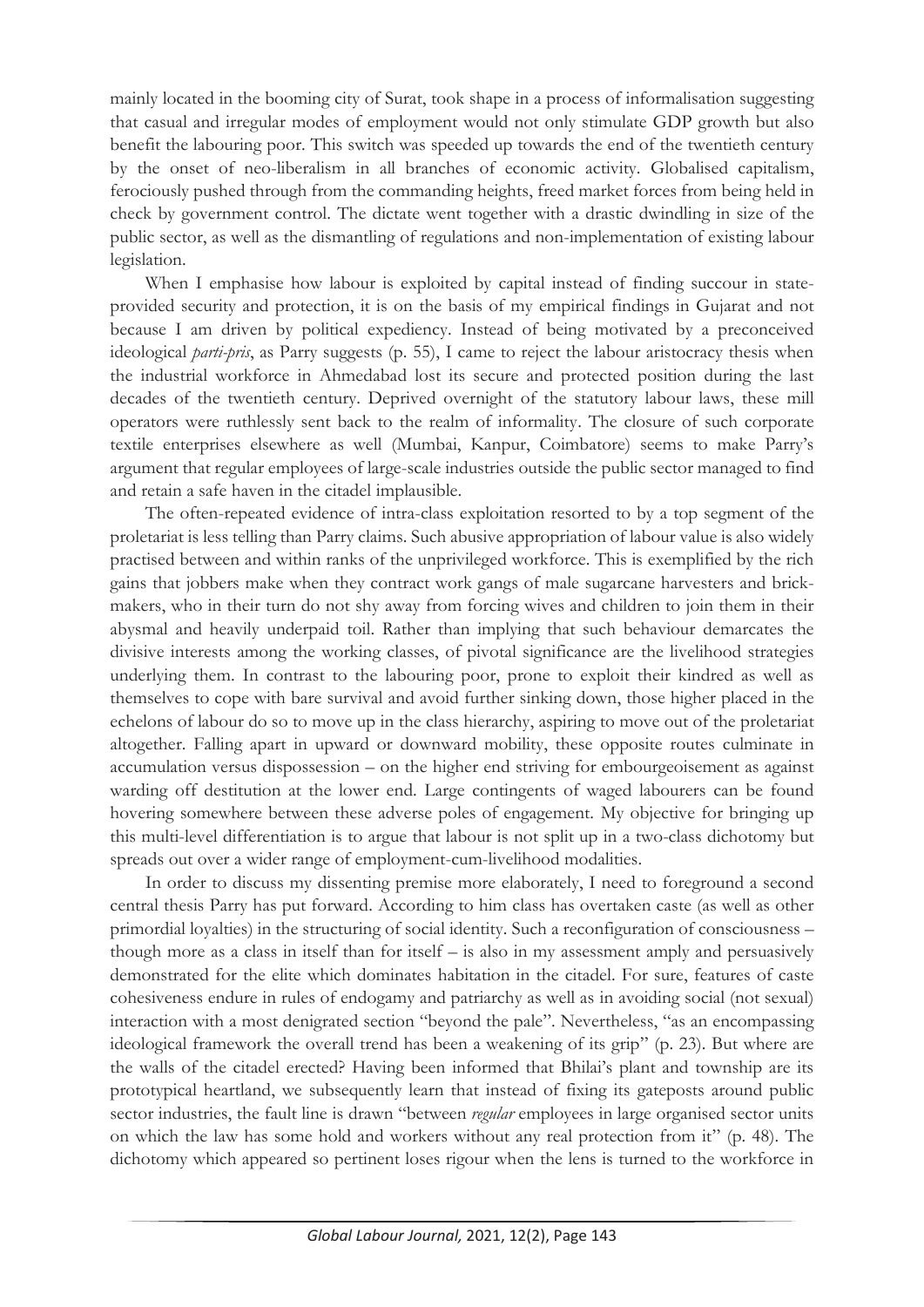private industries, ending with the conclusion that:

The gap between BSP workers at the top and informal sector labour at the bottom is a gulf, but within the private sector labour force there is another crucial divide that distinguishes regular workers in the larger factories from all the rest. The former share more in common with the aristocracy of labour than with the 'labour class'; the latter more with the 'labour class' than with the regular BSP workforce (p. 355).

Are we in other words talking about a sliding scale? No, because inside versus outside the citadel happens to coincide with the gap in employment and livelihood that separates *naukri* from *kam*, coinciding with the division between organised and unorganised sector labour (p. 74). This argument allows Parry to include the workforce engaged on a regular basis in Bhilai, although highly differentiated in their terms and conditions of employment, as being part and parcel of his citadel.

No doubt, also for people at the bottom of the pile class structuration has intensified. This is substantiated in a chapter on caste and class in slum neighbourhoods around the Bhilai enclave which have become the domicile of the down and out. New forms of class distinction have arisen in these *bastis,* prompting residents to identify and associate more with people who share their own class position than with those of their own caste. In my own investigations I have commented on this finding as evidence of the inroads that capitalism has made in the milieu of impoverishment. Workers are also consumers and in that habitus are subjected to changing trends in life chances as well as fashions in lifestyles. I have argued that investment in costly *rites de passage* or ritual events should be seen as an attempt by caste–class underdogs to qualify for access to mainstream society (Breman, 2019/2020a: 249–50). Consumerism appears to strengthen classness but the workforce in the informal economy, bereft from collective action, fails to express class-based solidarity. Forced to roam around in the labour market for casual and irregular engagement, this huge reserve army is left with no other option than to articulate their caste ties or other primordial affinities.

In order to make sense of the class–caste complexity found in the ranks of waged labour and livelihood, I need to further spell out the distinction already made between upward and downward mobility. In contrast to my appraisal which starts from down below, Parry has commented on these trajectories from the vantage point of the citadel. Summing up the gap which separates this elite from proletarian existence, his conclusion is that these BSP employees are unequivocally middle class with their excellent monetary wage – in the family of public sector workers among the highest in the country – topped up by perks and benefits (p. 223). Earlier on he has specified the significance of their hidden earnings gained in moonlighting. "Side businesses" for which they find ample time and opportunity – such as lending money at usurious rates of interest, renting out vehicles or real estate, setting up micro-enterprises in which workers are exploited – attest to their endeavour to accumulate and move up in the class hierarchy.

From 'labour class' people they see themselves as entirely different – as they are in terms of lifestyles and consumption, their characteristic values and attitudes, and their orientation to time. While many of their children are likely to continue their upward trajectory, a great many will fall short of their fathers. Much depends on the generation to which he belonged and on where they were raised – in the Township or a housing colony, or in a 'labour class' *basti* (p. 223).

All this adds up to a long and steep axis of graded inequality, which in my perception assumes the character of a caste–class nexus. In or close to the citadel, working-class behaviour dominates and is expressed in regulated and/or regular employment in large-scale enterprises. In the nether echelons, unable to organise in collective action, caste identity or similar bonds of first-order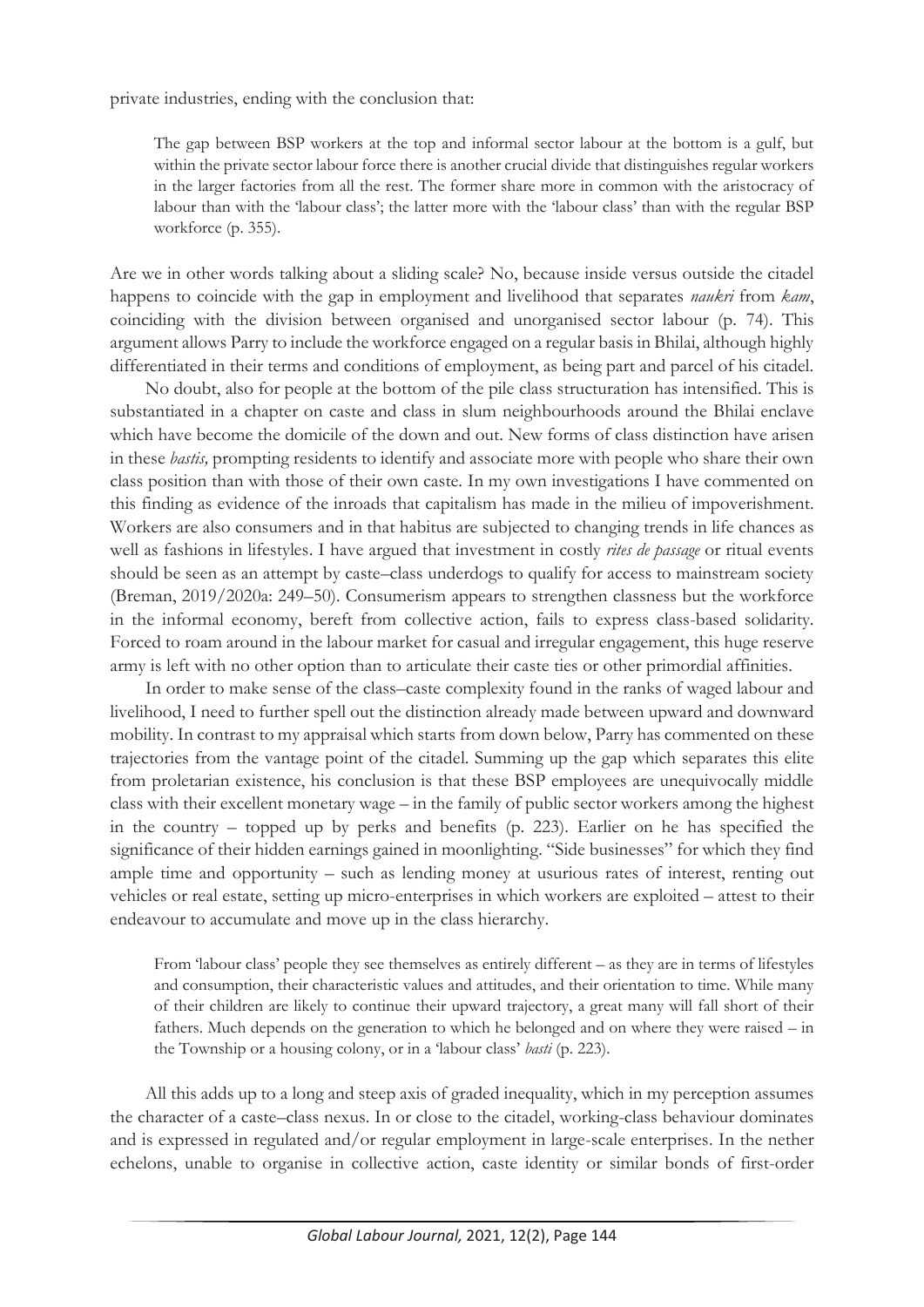belonging such as tribe, creed, ethnicity revealed in monolingual proficiency is bound to prevail. Striving for decent work and an enjoyable standard of living is further complicated and compounded by upward or downward mobility along the length of the axis. Parry discusses these divergent pathways first and foremost from the perspective of the labour aristocracy. However, both accumulation and dispossession are also found among the proletarian segments which he has clubbed together as constituting the "labouring class". Given the low wages in all branches of the informal economy, made more cumbersome by their irregular and unreliable pay, it will come as no surprise that aspirations for decent working conditions and a modicum of dignified life often remain discontented. The yield of simple tools, a tiny plot of arable land, a few head of cattle, a hand-pulled cart, a booth or some other durable assets may enable the owner to find bare wherewithal but not much more than that. It is the street-level scenery that Keith Hart (1973) has described in his seminal essay on urban income opportunities not put on official record which started the debate on the informality–formality divide. Saving up enough to climb up the ladder and leave the labouring class behind is not totally out of the question but does not frequently happen. To boost productivity and profits the operators of petty means of production would need credit, which they cannot get easily and at an affordable rate. To unleash the spirit of entrepreneurship in the milieu of the labouring poor, Hernando de Soto glorified microfinance instead of clamouring for enforced labour rights and the creation of jobs. It made him an ardent campaigner for the deployment of capitalism among the down and out (Soto, 1989, 2000).

Parry has opted for discussing dispossession also from the window of elite labour and asserts that…

… suicide is disproportionally concentrated in its aristocracy of labour. It is in households that currently depend on, or previously enjoyed, secure and remunerative *public sector* jobs that the propensity to suicide is greatest. Their vulnerability pre-eminently has to do with the difficulty of living up to the demands and meeting the expectations that membership in this upwardly mobile stratum imposes, and with the threat of dropping out into the ranks of the 'labour class' (p. 578).

Unnoticed by him remains the final and extremely dismal end of dispossession which follows in the process of proletarianisation from loss of control over one's own labour power and that of other members of the household. It is a form of immiseration which denies the freedom to decide when, where and how to seek waged work. I have addressed such slaving for livelihood, locked up in debt, as neo-bondage which implies selling off labour power in advance for less than the market rate and forced to wait for back pay until dismissal (Breman, 1996, 2007, 2013, 2016, 2019, 2020a). Parry quite rightly points out that farmer suicides, due to rural immiseration and indebtedness attributed to the vagaries of commercialised agriculture, are considered to have grown sky high, while there is hardly any information about the frequency of self-inflected death for the rural landless. I could not agree more with this criticism on the under-reporting class-wise of premature death, but am reluctant to accept Parry's suggestion that it is possibly higher in urban pockets. This is because rather than locale – urban or rural – I found that self-killing seems to be triggered by poverty boiling over in destitution. Among the labouring classes on which my fieldwork has focused, adversity which could not be overcome nor properly handled is of critical significance. This includes, for example, lasting and debilitating illness unrelieved by proper medication, incomeless old age, inability to get daughters married for lack of cash and credit, or inability to finance other wants which in the drive to mindless consumerism have become needs. In my experience mortality and its causes among the down-and-out classes often fail to become officially registered.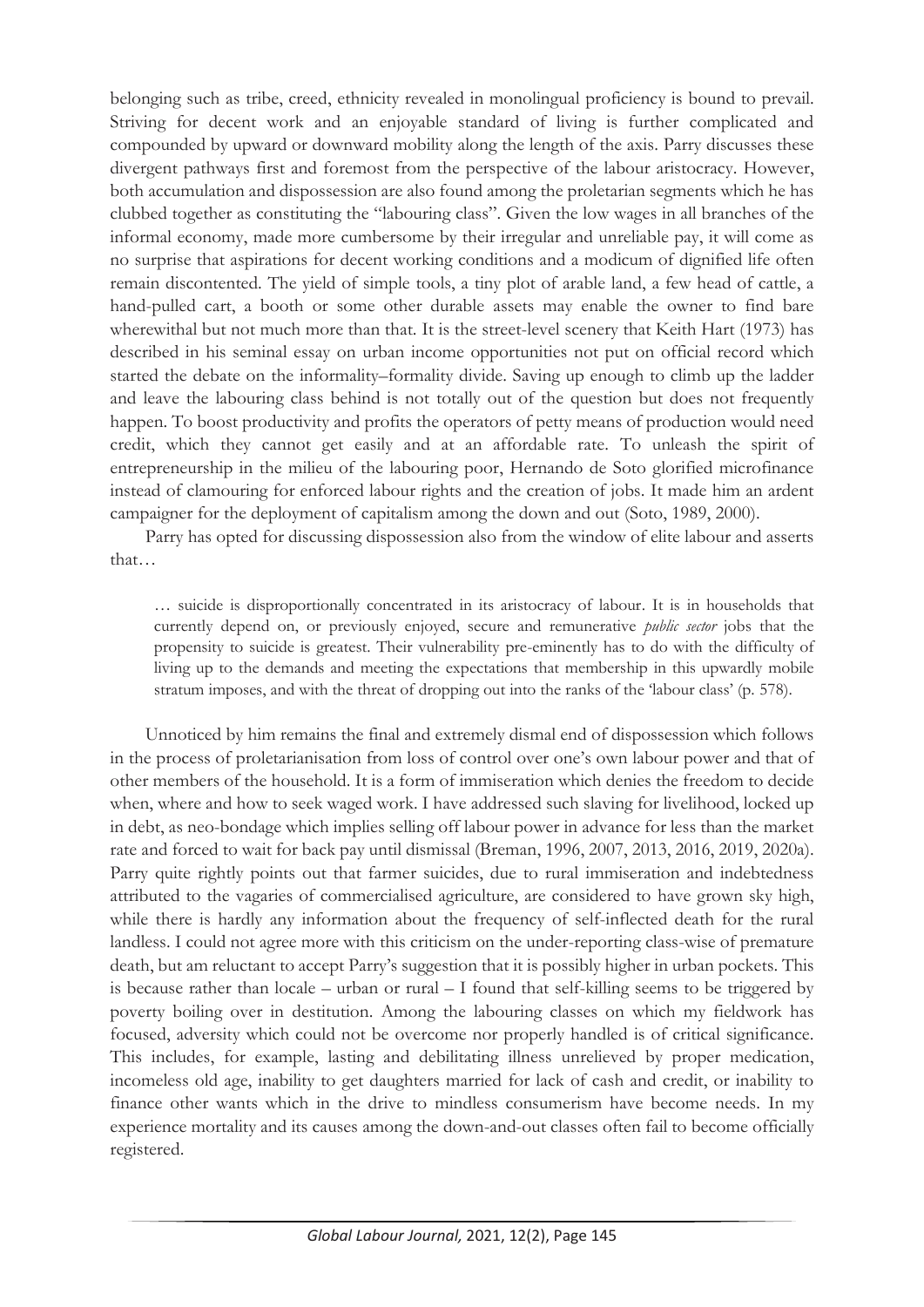The upshot of my argumentation confirms that Parry's "labour class" is indeed fractured. But the overwhelming majority of India's workforce – reckoned to include over 90 per cent of its total – is neither assembled in homogeneity nor is it falling apart in fragments which somehow remain fused in amalgamated heterogeneity. Outside the citadel the masses engaged in waged work are split up in demarcated zones. This vast landscape should not be imagined as an uninterrupted and levelled plain but as a slope broken up by well-delineated stepping stones which turn out to be stumbling blocks difficult to climb over. Nuanced throughout in his treatise, Parry appears to have anticipated the vista I am painting. He duly concedes that in the flat landscape of labour beyond the citadel multiple thresholds rise up. But in acknowledging this he pre-empts my proposition of walled demarcation: "Though the labour market is certainly segmented, the boundaries between segments are generally permeable, and there is a good deal of mobility across them" (p. 52). I do accept the nomenclature of a citadel for the classes of labour found in the Bhilai enclave. However, I beg to disagree strongly with the spectrum of infinite porousness outside its gates, and underscore instead the existence of solid rather than fluid boundaries between (1) regular versus casual employment together with their different wage payment modalities, as well as (2) regression into dispossession from poverty to pauperism. The first distinction pertains to differentiated spells of work and their consequences; the second one relates to separated grades of precarity and the resulting ability or inability to fully participate in waged work.

Which are the "classes of labour" distinct from each other in their modes of employment as well as in ways of life? Alessandra Mezzadri and Lulu Fan (2018) have argued that this is a useful analytical as well as heuristic tool to map labour relations and working life profiles worldwide. Operationalised in terms of caste, creed, ethnicity, gender, age and spatial derivation, all these categories are indicative of lower to higher degrees of marginality and vulnerability. Starting from a different angle, I am prone to fall back on my fieldwork-based classification dating back to my first publication on the informality regime: the labour elite, the petit bourgeoisie, the sub-proletariat and the paupers (Breman, 1994: 28).<sup>2</sup> No doubt, it was a fuzzy and premature attempt to figure out complex class boundaries on the basis of a still inadequate body of an empirical round of investigations, until then mainly if not only conducted in urban metropoles of the Global South. I readily admit the need to reconsider my initial taxonomy on where and how to draw the lines of social class configuration in the realm of informality.

Why *classes*, Parry asks in a follow-up question. I am still inclined to subscribe to a fourfold division. It is now differently labelled for the massive middle range but not for the polar ends – that is, at the elitist top end and at the residual bottom of the class hierarchy. In between are placed the somewhat skilled and not fully dispossessed own-account workers who, together with labourers hired in steady employ and pay, even though remote by far from the privileged treatment the salariat enjoys within the citadel, tend to lead a relatively stable life. Their income stretches over a longer period and allows them to spend it in accordant rhythm with the wage received. Moreover, this show of regularity, if not afflicted by failing health or addiction to drink or drugs, enables them either to borrow or to delay payment of whatever they want or are obliged to settle within their modest means. With such make-do behaviour, provided it remains spared from misfortune, they demonstrate their greater reliability, credibility and higher social status. The same holds true for self-employed workers who operate means of production (a booth or stall, some tools, a vehicle), which enables them to secure their meagre livelihood. This class also is fortunate enough to continue living in conjugal togetherness. The labourers dependent on casual employ, hired and

<sup>2</sup> This material was first published in 1976 as a series of articles in *Economic and Political Weekly,* and was then incorporated in my 2013 book, *At Work in the Informal Economy of Indi*a.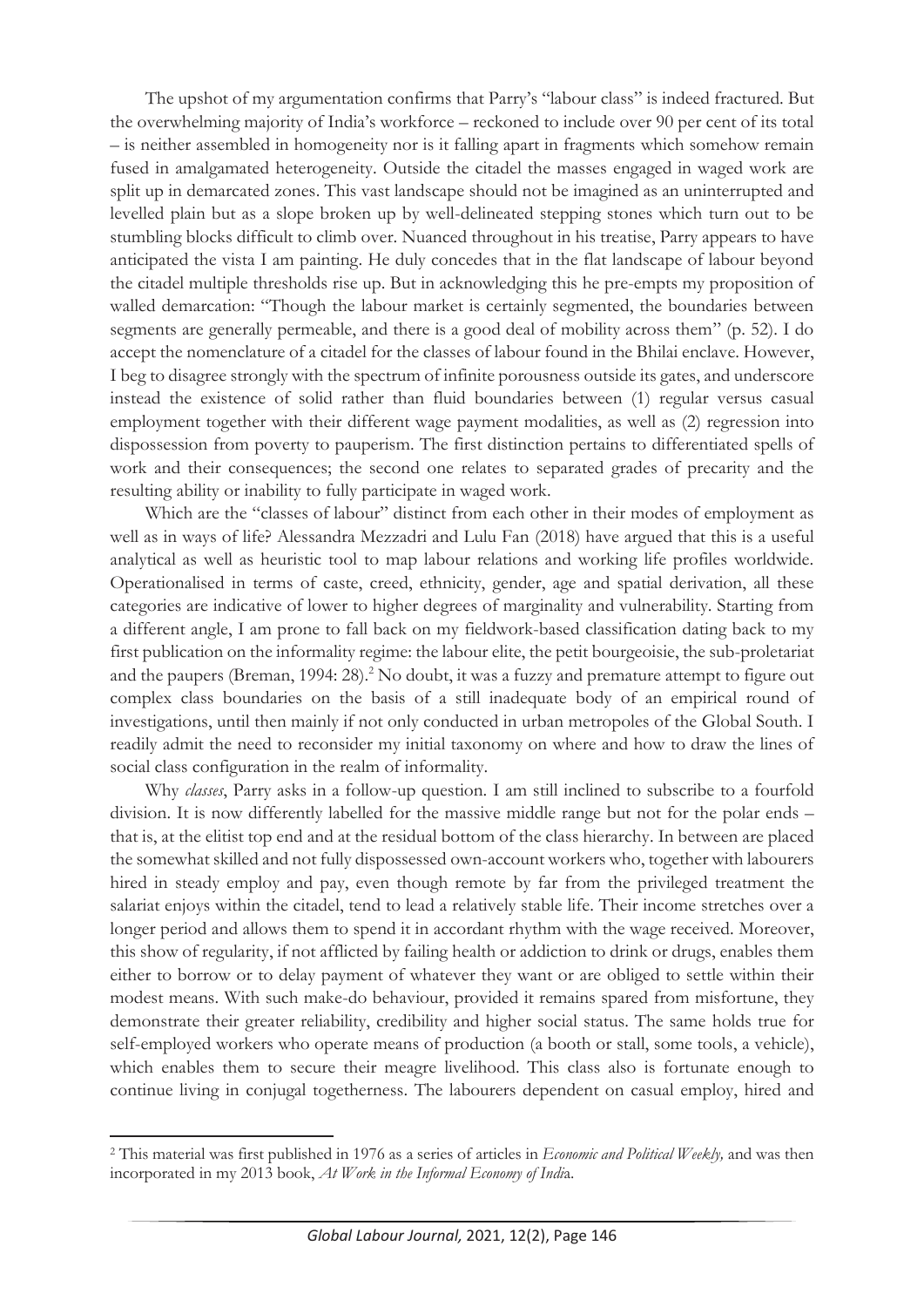fired, occasionally have to scratch around for whatever chores come their way; they constitute a reserve army. Shorter or longer bouts of unemployment, and their consequences for gathering the cost of reproduction, have remained much understated in analysing the informal economy. In these more precarious households, members of employable age need to search wide and far for work. It forces them to hive off in multi-locationality which may last for a few weeks, a season, a couple of years or an entire working life. Irregularity instead of regularity of engagement in the labour process culminates in uneven life chances and lifestyles. Instead of detailing this for the rift between poverty and ultra-precarity, I refer to the study in which I have elaborated on the residual segment sunk in pauperised existence (Breman, 2016). I am aware that the class configuration which is my analysis of the frame of informality remains open to question. But irrespective of the particular phrasing, the character of employment in combination with greater or lesser shades of vulnerability implies the existence of multiple classes of labour. To conclude, and as Parry agreeably affirms, classness "is always a matter of degree and is never complete. The tighter their structuration, however, the more sharply they emerge as identifiable groups, though their boundaries can never 'be drawn like lines on a map'" (p. 46).

Parry's fieldwork rounds were over by 2014 and this is also where his analysis came to a halt. We remain uninformed about the changing shape and fate of the labouring classes later on. Though Parry insists that Bhilai's citadel has remained by and large intact, this is most certainly not the case elsewhere in the country. I find it difficult to resist the temptation to summarily consider the drastic turnaround in India's political and policy scenario in the same year and its relevance in retrospect for the themes on which his book has focused. My beginning note is that economic liberalisation has gone on unabated, resulting in a major contraction of much that was supposed to be shielded in the public sector, downsizing outlay on people's health care, education and housing in particular. The infrastructural make-up of the state required the continued accommodation of a sizable workforce in public transport, communication and sanitation, although private enterprise made heavy inroads in these service sectors. Many corporations, agencies and undertakings, when not completely eliminated, were transmogrified in so-called public-private partnership. It meant that while input was financed with funding from the public treasury, the netted output was looted away by owners and managers of mercantile capital. For all intents and purposes this neo-liberal interference has shrunk the public sector to little more than personnel of the state: a multi-level and multi-functional bureaucracy and judiciary fortified by a much-increased strong arm of military, police and a rapidly growing number of officials charged with the build-up of a highly authoritarian surveillance state. Prime Minister Narendra Modi has entrusted its architecture to Minister of Home Affairs Amit Shah, his close associate from Gujarat and sinister long-time schemer of *Nacht und Nebel* (night and fog) operations to get rid of what are viciously stigmatised as "enemies of the nation and its state".

Redemption of poverty, pledged time and again during Congress governance to spread welfare in the Gandhian way to the least and the last, never materialised. The turning tide of politics stemmed not only from the disillusionment of the down-and-out with their exclusion but also expressed the wrath of the better-off classes for even the lip service paid to the idea of having to share their prerogatives with all those who, in their parochial mindset, do not deserve to be treated as equals. The current clique of powermongers, which has steered the Hindutva juggernaut to hegemony from its home base in Gujarat, has mobilised the electorate by appealing to their primordial loyalties. The political agenda has a high ideological fervour and revolves around creed and caste. Directed from the top, the party dictates reach down to the grassroots and are executed by a dedicated cadre operating through front organisations. This ideologically loaded apparatus is backed up off and on by vigilantism to expose opposition and tackle hostile forces. Not all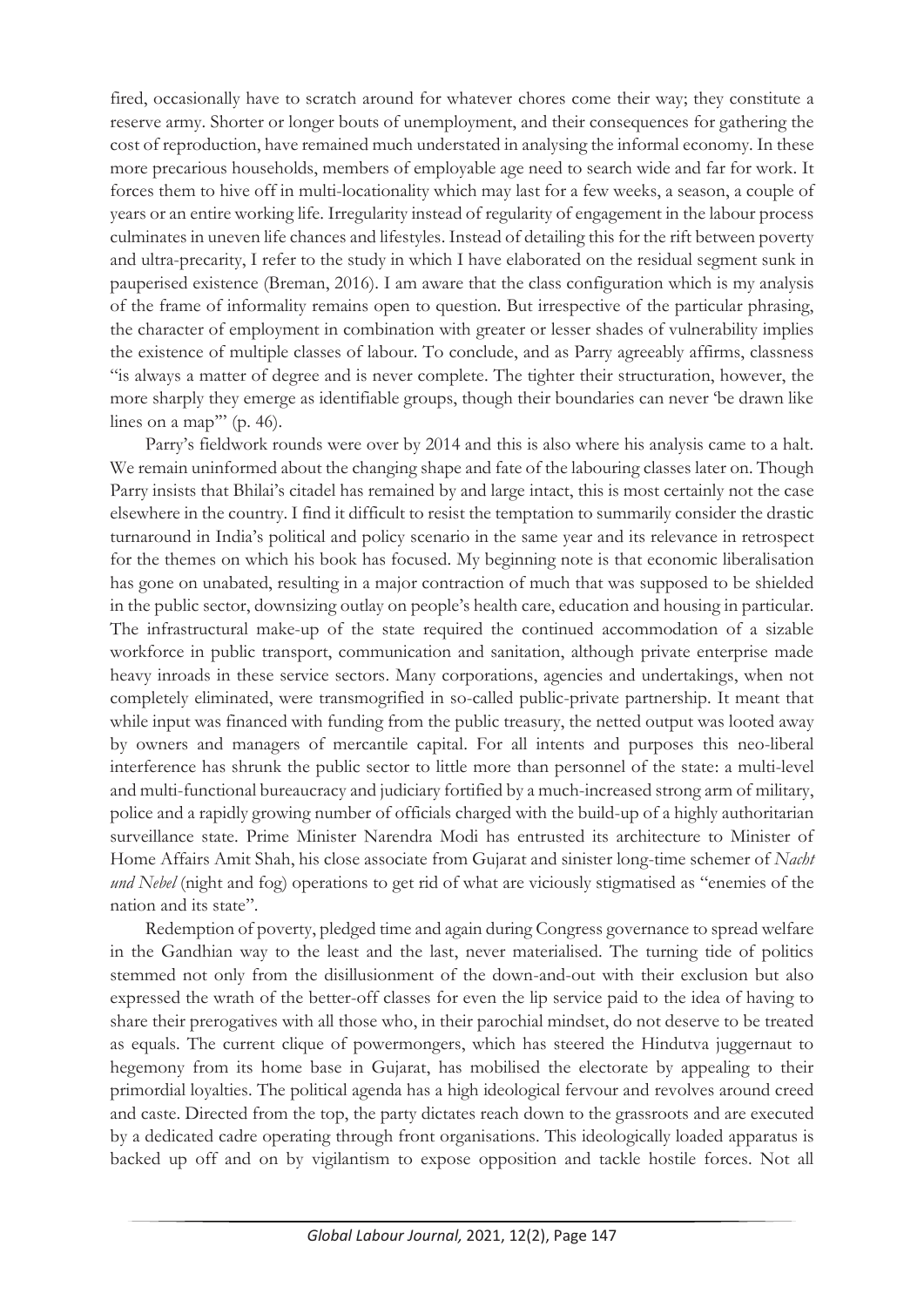inhabitants of the country are considered to be worthy to join the movement's national mission. Beyond the pale of inclusion remain the impure, who sully with their presence the flag hoisted above the sacred soil of Hinduism. The proclamation of the main religious minority as the "enemy in our midst" calls for the seclusion of Muslims from mainstream society, an apartheid policy which has driven them to ghettoisation in city, town and village. However, Hindu communities considered inferior and incapable of lifting themselves up out of impoverishment to self-reliance in work and life are also ordained as unfit to take part in the majoritarian caucus.

On Republic Day, 26 January 2019, Modi expressed his concern over what he called a population explosion. His speech equated acceptance of the small family norm with patriotism. Bereft from means of production other than their raw labour power and evidently unwilling to search for employment sufficient for survival, these wayward people are considered to lack the mandatory stamina for self-reliance. Spokesmen of the Bharatiya Janata Party (BJP) have proposed a population control bill with punitive sanctions for anti-social segments – Dalits, Adivasis and Muslims mainly – which fall short of the target set for family planning: These improvident and undisciplined households should not be allowed to cast their vote in elections, be exempted from the Public Distribution System and deprived from all state-provided relief; this meagre safety net needs to remain restricted to "the deserving poor" who in their disciplined ethos of self-help duly qualify for admission to the ranks of citizenship. While the initiative has found widespread parliamentary endorsement – even by Congress which has a dismal reputation on this subject since the dark history of enforced sterilisation during Emergency in 1975 – critical voices have argued that such legislation is prompted by Modi's failure to stem the rapidly shrinking GDP rate and generate the millions of jobs he promised in the campaign which led to his installation as Prime Minister in 2014. The four labour codes (on wages; on occupational safety, health and working conditions; on social security; and on industrial relations), recently driven through by BJP's majoritarian rule in parliament "to generate employment and to facilitate ease of doing business", have once again sacrificed the welfare and wellbeing of the workforce at large. The dictated code aims not to formalise but to informalise labour in an attempt to pre-empt all class-based action.

India's state and society as envisioned in and drummed up by Hindutva's politics has sharpened her ingrained axis of inequality and inequity. The "pariah problem" of colonial days has lingered on to become emphasised in mindless subjection to capitalist exploitation. The sustained insistence on cheap and docile labour is made manifest in new forms of subalternity neatly ranked in hierarchical order. Only segments of the population deemed eligible for citizenship are bestowed with its rights (Breman, 2020c). In collusion with the globalised stakeholders of capitalism the agents of state power, conquered by its vainglorious politicians, vehemently oppose attempts made by labour activists to articulate social identity along class lines. All those found guilty of reinforcing such consciousness of solidarity based on collective action are excommunicated and risk undetermined spates of detention, accused of forsaking the nation's destiny under the trumped-up charge of sedition. India has not only been taken over by forces of fascism but this reborn *Blut und Boden* (blood and soil) regime also classifies and stigmatises substantial portions of the labouring masses at the bottom of the pile as "the non-deserving poor" who have to be excluded from citizenship. It is the return of social Darwinism which was practised in the course of the transformation from an agrarian–rural to an industrial–urban way of life in an earlier heartland of predatory capitalism.